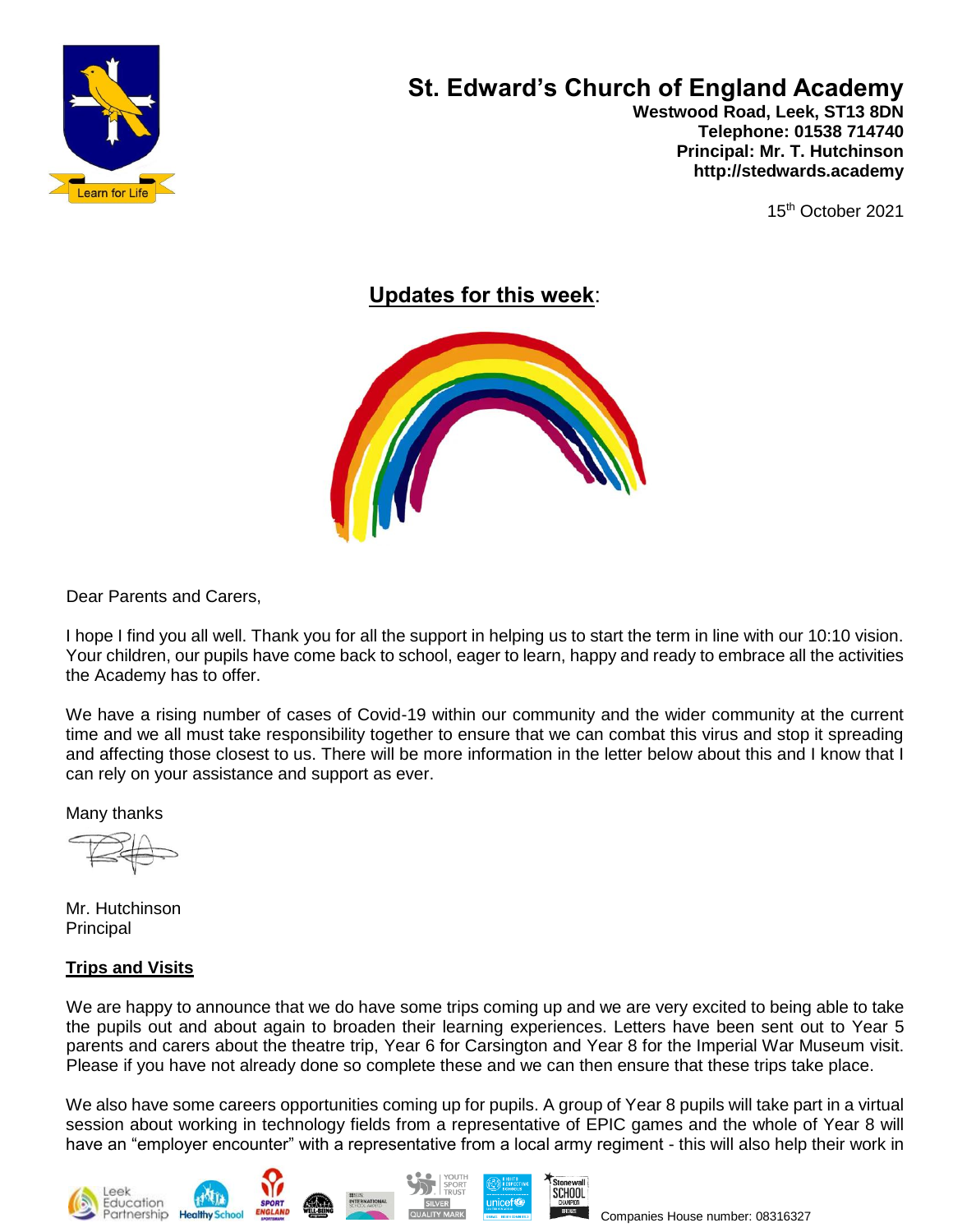English as they learn about the conditions faced by soldiers in WW1 and the experience of conflict in modern warfare. Over the course of the academic year, we are expected to provide opportunities for pupils to learn about the "World of Work" in the curriculum, through visits and meetings with employers. Pupils will also learn about post 16 options- apprenticeships, further education and higher education. There is more information about our careers provision on the parent section of the academy website [https://www.stedwards.academy/parents-and](https://www.stedwards.academy/parents-and-carers/careers-advice)[carers/careers-advice](https://www.stedwards.academy/parents-and-carers/careers-advice)

#### **Equality Objectives for the Academy**

THANK YOU! To all the parents and carers who have provided responses. There are too many for me to respond to each one personally but your input and insight plus that of the pupils, staff and Trustees is being collated and I will be contacting you in the coming weeks to demonstrate the equality objectives that we will be focusing on within the Academy for the next 4 Year cycle.

## **Open Evening**

Due to the rise in Covid-19 cases we have made the difficult decision to hold a virtual open evening on the 21<sup>st</sup> October at 6pm in the evening rather than a walk around. This is to keep everyone safe and reduce the spread of Covid-19.

If you have yet to sign up to this event please click on the link below and register your interest and a Zoom link will be sent out to you in due course so that you can access the session.

St Edward's Church of England Academy – [Virtual Open Event 2021 \(stedwards2022.co.uk\)](https://stedwards2022.co.uk/)

# **Harvest Collection**

As it is Harvest season within the Church calendar. Please can we request that all pupils bring in one or more of the items from the list below so that we can make an enormous donation to Leek Food Bank.

**Cereal** Tinned Soup Tinned Tomato Jar Pasta Sauce Tinned Vegetables Tinned Meat Tinned Fish Rice Pudding Tinned Fruit Tinned Sponge Pudding **Biscuits** Dried Pasta/rice Tea Bags UHT Fruit Juice UHT Milk Savoury Treats Sweet Treats / Chocolate Etc.

# **The School Day and Supervision:**

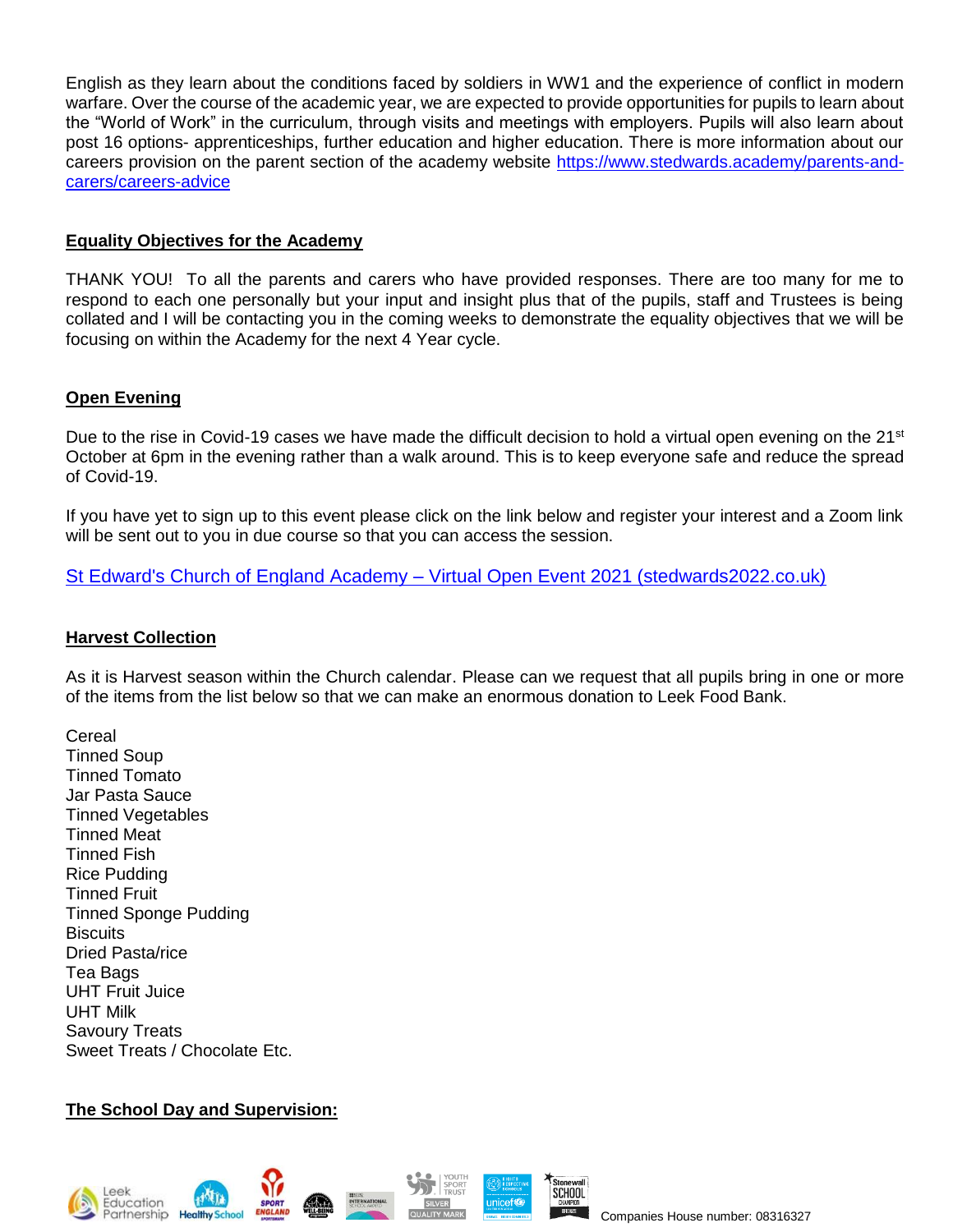Please be aware that Academy Staff are on the yards and gates from 8:35 am. Gates may be open but pupils are unsupervised prior to this. Pupils must not be in the building before this time unless prior arrangement.

## **Covid Measures and Cases within the Academy**

Due to a rapid increase in the number of cases within the Academy and the wider local community we are requesting that all pupils don face masks in all indoor communal areas at break and lunchtimes and between lessons, except when eating and drinking at lunch time. This does not apply to pupils who are exempt from wearing a mask. Pupils should bring a mask with them, though we do have some available that can be collected from reception should they forget or break one. This does not include pupils who are exempt from wearing a mask.

Other measures that are already in place and will continue to ensure everyone's safety and well-being are:

- Collective Worship being conducted via Teams.
- Adapting school events where possible to ensure they are as safe as they can be.
- Sanitiser provided for all around the Academy
- Windows and doors are open to provide ventilation
- Set seating plans to allow rapid track and trace within the Academy of any close contacts

Pupils in Year 7 and Year 8 and all households should continue to test twice weekly at home. If you receive a positive result from a lateral flow test, you should seek a PCR as soon as possible and then follow the isolation guidance as below.

#### **What to do if NHS Track and Trace contact you:**

1. If your child is identified as a close contact by NHS Test and Trace, your child should continue attending school and you should arrange from them to have a PCR COVID-19 test. Only if this test is positive or your child is displaying one of the three COVID-19 symptoms do they need to refrain from school and self-isolate. In line with the latest government guidelines that were released in August 2021, identified close contacts who are under 18 years of age, do not need to self-isolate.

2. If your child does test positive for Covid-19 they should stay at home for the 10-day isolation period and the school will provide remote education from the second day, so that they can continue their learning if they are well enough to do so. Remote education will not be extended to children who are absent for other reasons.

We know that you may find this concerning, but we are continuing to monitor the situation with the support of the Local Authority. This letter is to inform you of the current situation and provide advice on how to support your child. Please be reassured that for most young people, coronavirus (COVID-19) will be a mild illness.

#### **What to do if your child develops symptoms of COVID19**

If your child develops symptoms of COVID-19, they must not come to school and should remain at home for at least 10 days from the day after their symptoms appeared. Anyone with symptoms should seek a test and this can be arranged via https://www.nhs.uk/ask-for-a-coronavirus-test or by calling 119.

Household members no longer need to isolate if they are under 18 years of age or are double vaccinated.

Further information is available at: